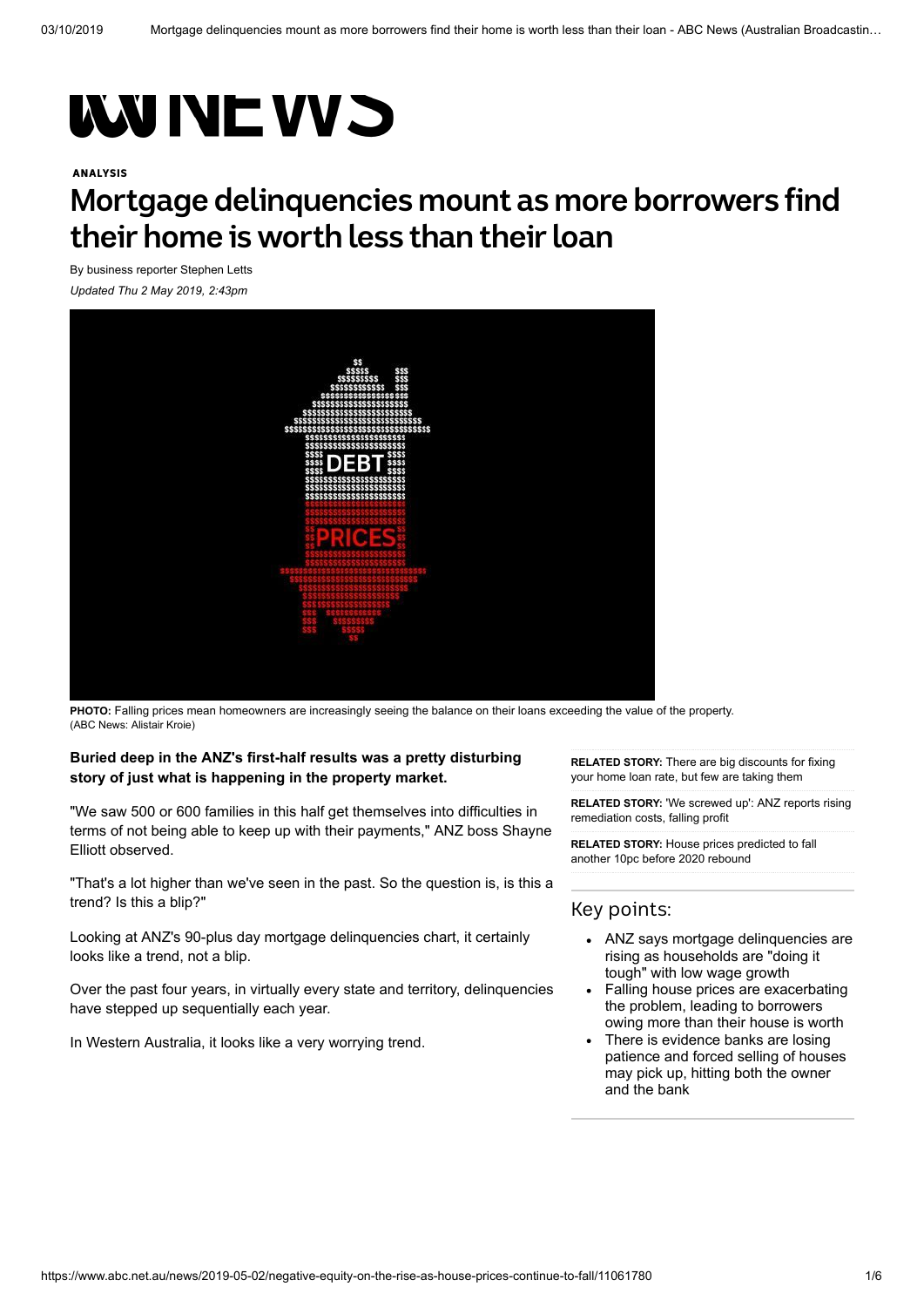

**PHOTO:** [Home mortgage delinquencies are rising, with WA hit the hardest](https://www.abc.net.au/news/2019-05-01/anz-90-day-mortgage-delinquencies-1/11061610) (Supplied: ANZ)

### WA's boom and bust

WA is an interesting case study for the broader economy about the nexus between a slowing economy, rising unemployment and mortgage stress.

In 2012 the mining boom was in overdrive in the west.

The state economy was growing at almost 14 per cent year-on-year. The unemployment rate moved under 4 per cent and the mortgage delinquency rate, on ANZ's books at least, was under 0.5 per cent.

Stagger forward to 2018 and WA's economy barely grew — state domestic product was up just 0.3 per cent, unemployment had jumped to more than 6 per cent and delinquencies had risen five-fold.

WA property comprises 13 per cent of ANZ's mortgage portfolio and 30 per cent of its 90-plus day delinquencies.

The counterpoint is New South Wales and the ACT now with the strongest jobs market — unemployment has been holding steady at just above 4 per cent for a fair while.

Together they comprise around a third of ANZ's home loan book and less than a quarter of its distressed mortgages. Victoria and Tasmania combined have a similar profile.

### ANZ wary of property lending

It doesn't take a lot of imagination to see what would happen if the jobless queues started lengthening in the eastern states.

"It was the best of times, it was the worst of times," is perhaps the Dickensian take in this tale of two economies.

"Unemployment's low. Interest rates are low. Inflation is low," Mr Elliott noted, "[but] wage growth is stubbornly low … so we're worried about families doing it a little bit tough out there."

Of the big banks, ANZ has been the most wary about the property market and has throttled right back on lending.

In the three months to April, ANZ home lending fell 3 per cent, compared to a 2 per cent rise across the other banks. Lending was far stronger in the more risk-embracing, less-regulated non-bank sector.

It's not the cost of borrowing that is causing the stress — homebuyers are currently enjoying the benefits of mortgage rates bumping along at historically low levels.

#### Storm [warning](https://www.abc.net.au/news/2019-04-12/federal-election-economic-challenges-mounting-for-the-victor/10992364)

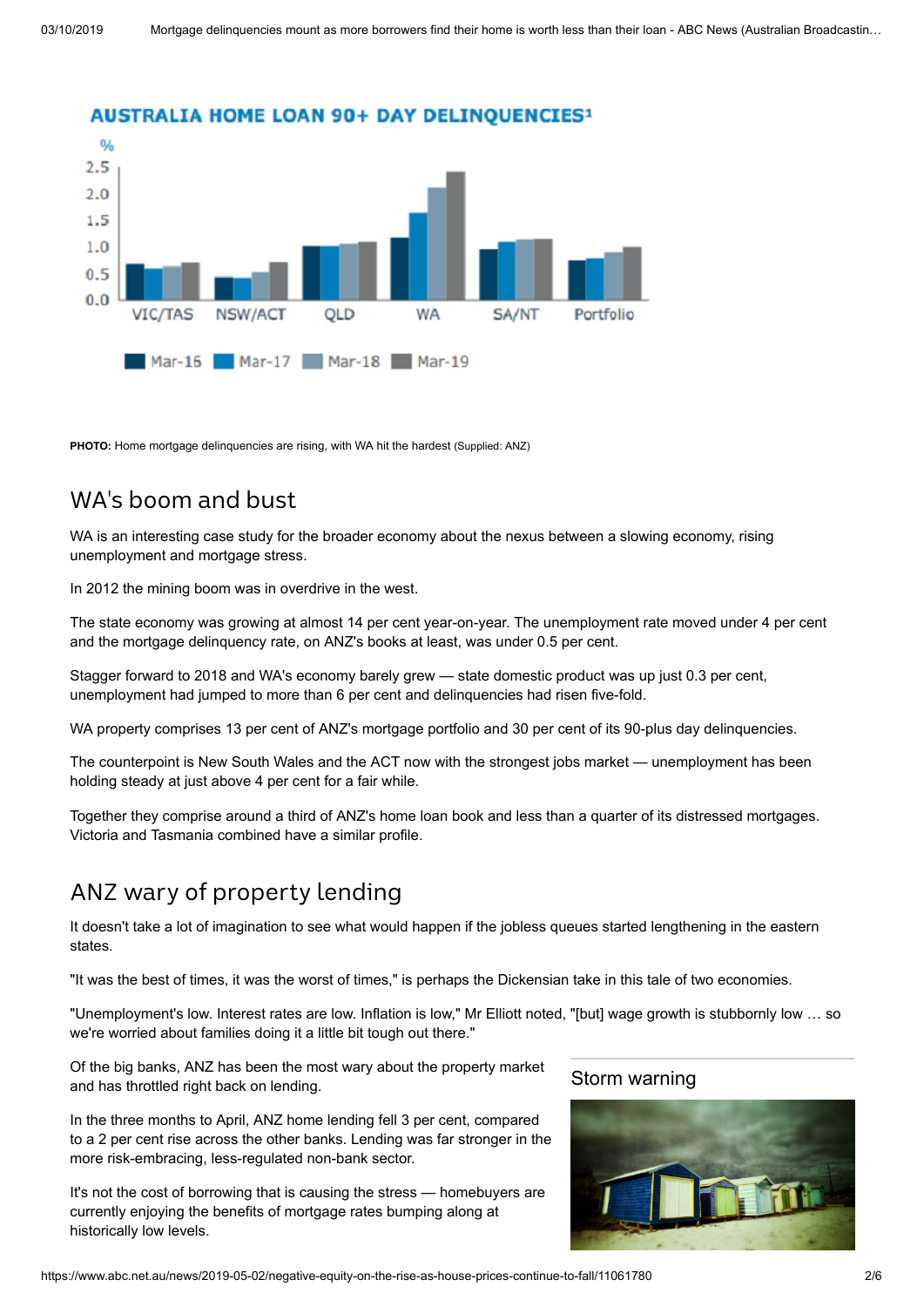With storm clouds brewing over the domestic and [global economies, could this be a good election to](https://www.abc.net.au/news/2019-04-12/federal-election-economic-challenges-mounting-for-the-victor/10992364) lose?

#### **Cash rate v key lending rates**



### Negative equity

The big problem is falling house prices.

They are slathering on extra layers of pain and risk for the increasing number of homebuyers who have discovered they have borrowed at, or beyond, their capability to repay.

Apart from anything else, falling prices act like loan-to-valuation (LVR) bracket creep, eroding existing borrowers equity pushing the ratio higher towards the magic number of 100, beyond which is negative equity territory.

In the previous quarter, leading up to the end of last year when the property price slide was just starting to accelerate, around 3 per cent of Westpac borrowers were nudged above the 80 per cent LVR level.

NAB's first half result reported another 3 per cent of borrowers had just been pushed up into the LVR bracket above 90 per cent. In other words their equity in the property was now less than 10 per cent and falling.

High LVR loans also generally require expensive mortgage insurance. It's peace of mind for the bank and an extra impost for the borrower.

The Reserve Bank recently raised "negative equity" — where the outstanding balance on the loan exceeds the value of the property it is secured to — [as a growing concern](https://www.abc.net.au/news/2019-04-12/rba-reserve-bank-negative-equity-falling-property-prices/10997044).

Negative equity is a big problem for borrower and lender alike. Borrowers remain in debt if they are forced to sell, while the banks take a haircut too.

There is plenty of evidence showing falling income, or suddenly no income due to unemployment, are likely to trigger brutal defaults.

The latest house price and unemployment figures are far from comforting.

[Unemployment edged back up to 5 per cent in March](https://www.abc.net.au/news/2019-04-18/employment-and-unemployment-march-2019/11028402). Once again, a blip or trend?

#### Certainly, it was not a big jump, but worryingly unemployment doesn't

[seem to get much below these levels and there are still 680,000 Australians out of work, while hundreds of thousands](https://www.abc.net.au/news/2019-05-02/underemployment-in-australia-rising-while-unemployed-rate-drops/11057794) more are desperately looking for extra hours.

[April home prices slid again](https://www.abc.net.au/news/2019-05-01/house-price-falls-slow-in-sydney-and-melbourne/11061356) to be down more than 7 per cent over the year, the worst result since the GFC and near the worst on record.

#### [Property](https://www.abc.net.au/news/2019-01-07/what-lies-ahead-for-the-property-market-this-year/10687188) outlook for 2019



[Policymakers have embarked on the delicate task of](https://www.abc.net.au/news/2019-01-07/what-lies-ahead-for-the-property-market-this-year/10687188) deflating a property bubble without bursting it — this year we'll find out if they've succeeded.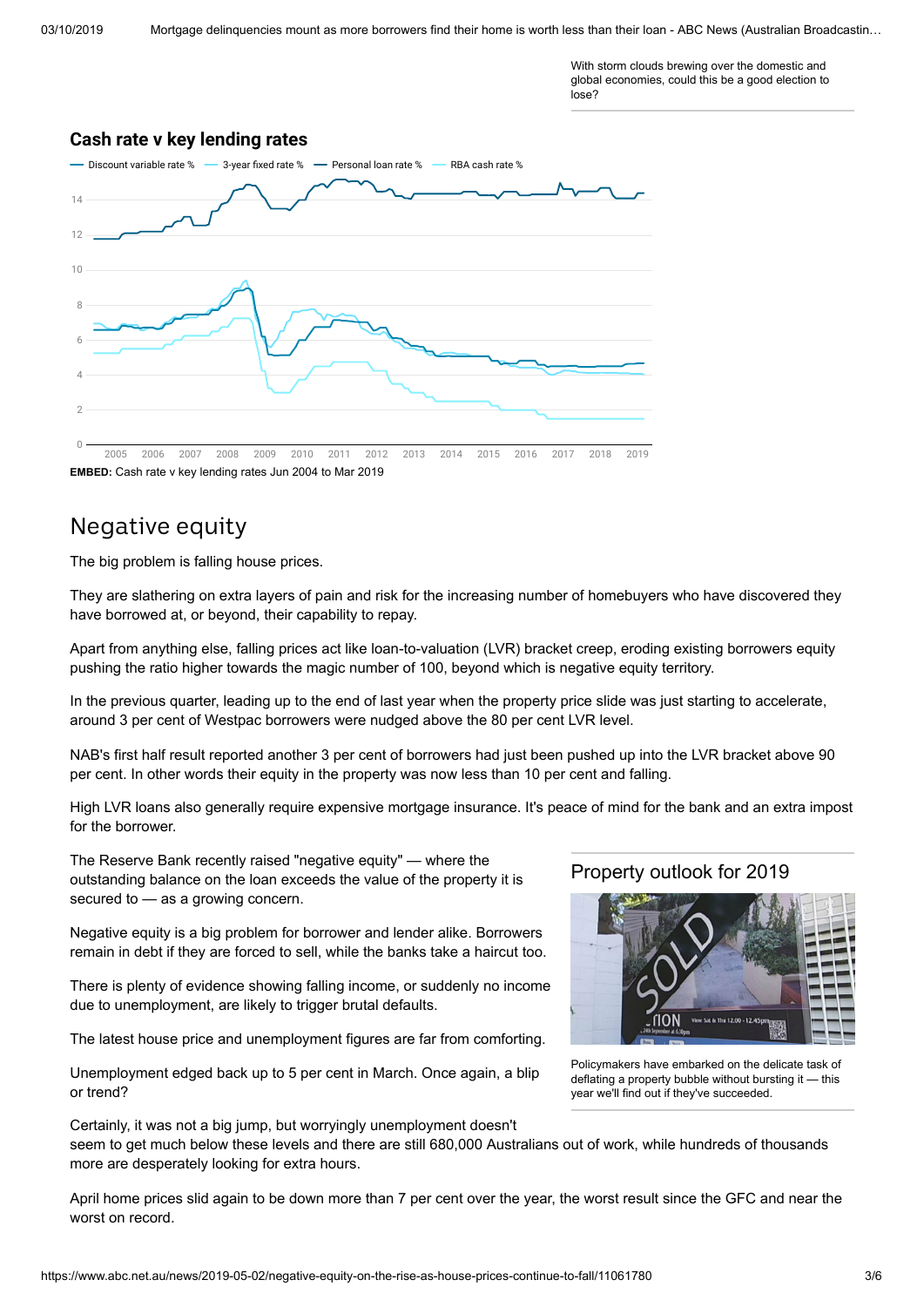03/10/2019 Mortgage delinguencies mount as more borrowers find their home is worth less than their loan - ABC News (Australian Broadcastin...

### 'No bottom in sight'

UBS economist George Tharenou said not only was it a bad result, but it was also likely to get worse as "there was no bottom in sight".

"The peak-to-trough decline in prices is around 8 per cent, worse than the GFC, and near the largest for at least 55 years when REIA [Real Estate Institute of Australia] data for Sydney started," Mr Tharenou said.

"Looking ahead, we expect price falls to reach 14 per cent, causing a negative wealth effect on consumption."

Ouch. Mr Tharneou is not alone in forecasting further declines.

The big global credit rating agency Moody's, which devotes a considerable amount of time and energy to studying the [risks building up in the likes of the big four banks, earlier this month forecast house prices had another 10 per cent to fall](https://www.abc.net.au/news/2019-04-09/home-loans-rebound-but-moodys-predict-further-price-falls/10984590) nationally.

Within that broad calculation, there are parts of Melbourne and Sydney likely to experience even sharper falls of more than 15 per cent into next year, Moody's argued.

## Chart 10: Weakness Carries Over to 2019



Greater capital city house value forecasts, % change

**PHOTO:** [Moody's is expecting bigger house price falls in 2019 than 2018, but a rebound in most cities in 2020.](https://www.abc.net.au/news/2019-04-09/home-value-movements-and-forecasts/10985368) (Supplied: Moody's)

So what would further declines of the magnitude envisaged by UBS and Moody's mean for homeowners who are starting to feel stressed with repayments?

Morgan Stanley's bank analyst Richard Wiles crunched the numbers and said the headwinds from negative equity were growing.

"All else being equal, we estimate that if house prices fall a further 5 per cent, then around 4.5 per cent of mortgages will be in negative equity," he said.

"This rises to 7.5 per cent in negative equity given 10 per cent house price falls, or 18 per cent given 20 per cent house price falls."

Once again, Western Australia — which was way ahead of the curve in not only rising unemployment but also falling house prices — has the highest percentage of homeowners bogged down in the negative equity mire.

Sources: CoreLogic, Moody's Analytics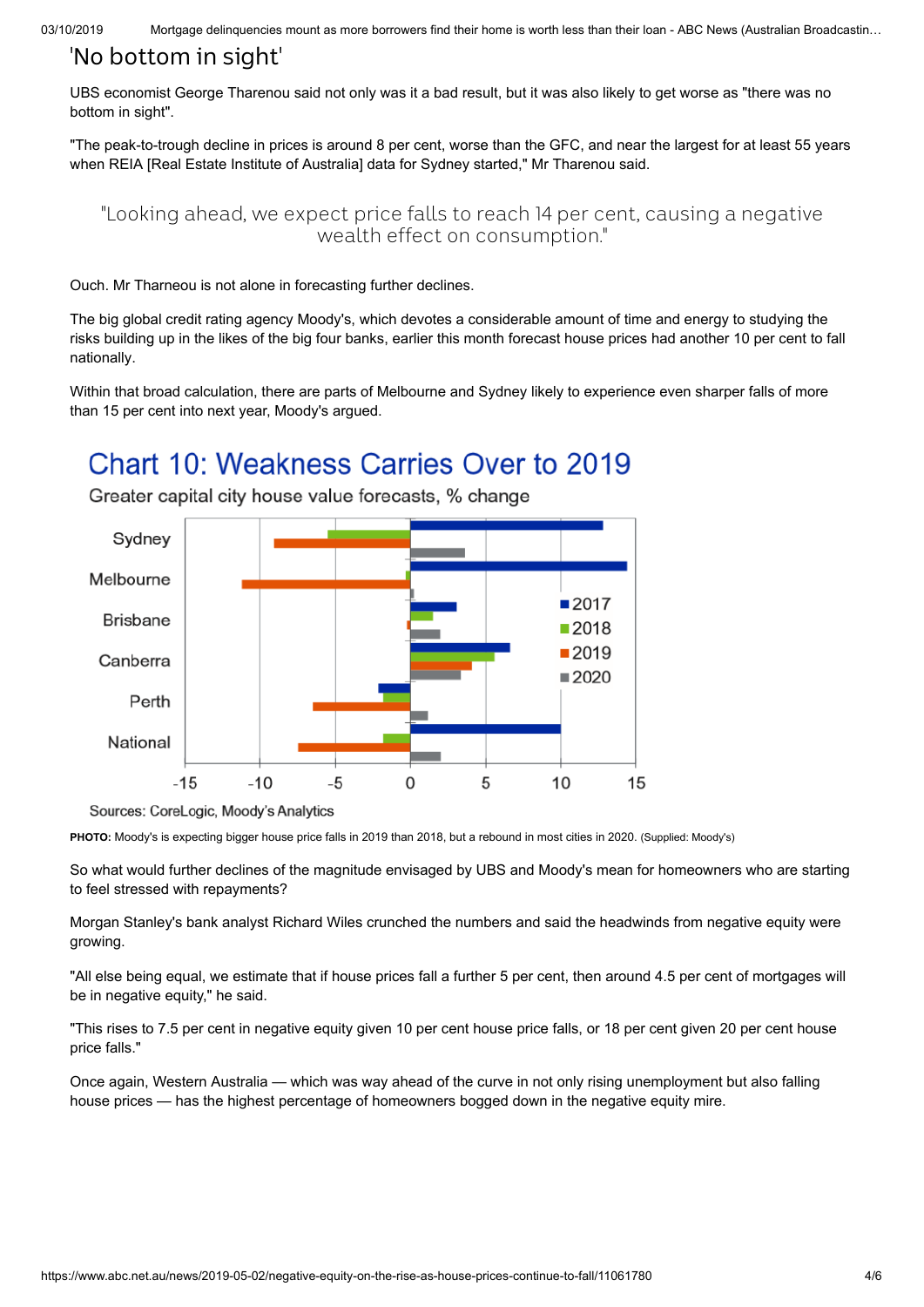03/10/2019 Mortgage delinguencies mount as more borrowers find their home is worth less than their loan - ABC News (Australian Broadcastin...



**PHOTO:** [Morgan Stanley estimates if house prices fall another 10pc then the number of home-owners with properties worth less their loan would more](https://www.abc.net.au/news/2019-05-01/negative-equity-1/11064642) than double (Supplied: RBA)

### Cashflow and credit crunch

The unnerving feeling of living with negative equity in your house is more than likely to depress consumer spending, according to Mr Wiles.

The RBA's recent financial stability review found other evidence of household finances under pressure.

It noted while total mortgage payments remained at around 12 per cent of income, voluntary principal payments were down to 1.5 per cent from 3.5 per cent in 2015.

"This aligns with our view of households facing a cash flow and credit crunch," Mr Wiles said.

As well, banks appear to be losing patience and are now maintaining tighter management of non-performing housing loans.

"The RBA dataset shows that the 120-plus day mortgage arrears bucket has risen faster than 60 to 90-day or 90 to 120-day, suggesting nonperforming loans are taking longer to resolve," Mr Wiles said.

"However, RBA thinks the banks are now shortening the process given falling house prices, which could lead to more forced selling."

### [Rates](https://www.abc.net.au/news/2019-01-07/interest-rate-dollar-outlook-2019/10646310) and the AUD in 2019



What will interest rates and the Aussie dollar do in [2019? Business reporter Michael Janda asked half a](https://www.abc.net.au/news/2019-01-07/interest-rate-dollar-outlook-2019/10646310) dozen experts to get their views on the outlook.

Forced selling, negative equity; it's a very unhappy and expensive relationship breakdown for all concerned.

### Rate cuts

A rate cut or two could certainly ease the squeeze, particularly in households stifled by weak wage growth and cost of living increases.

But it may be at the margin. A full 25-basis-point cut would equate to around a \$510 saving for borrowers with a \$300,000 loan.

It's a given banks would not pass on the full cut, and something in the order of 15 to 20 basis points would be more likely to be passed on.

Two cuts would probably deliver a saving of \$600 to \$800 a year on an average loan.

https://www.abc.net.au/news/2019-05-02/negative-equity-on-the-rise-as-house-prices-continue-to-fall/11061780 5/6

Jobs at risk as [house](https://www.abc.net.au/news/2019-01-22/the-jobs-most-likely-to-take-a-hit-in-2019-as-house-prices-fall/10736286) prices fall